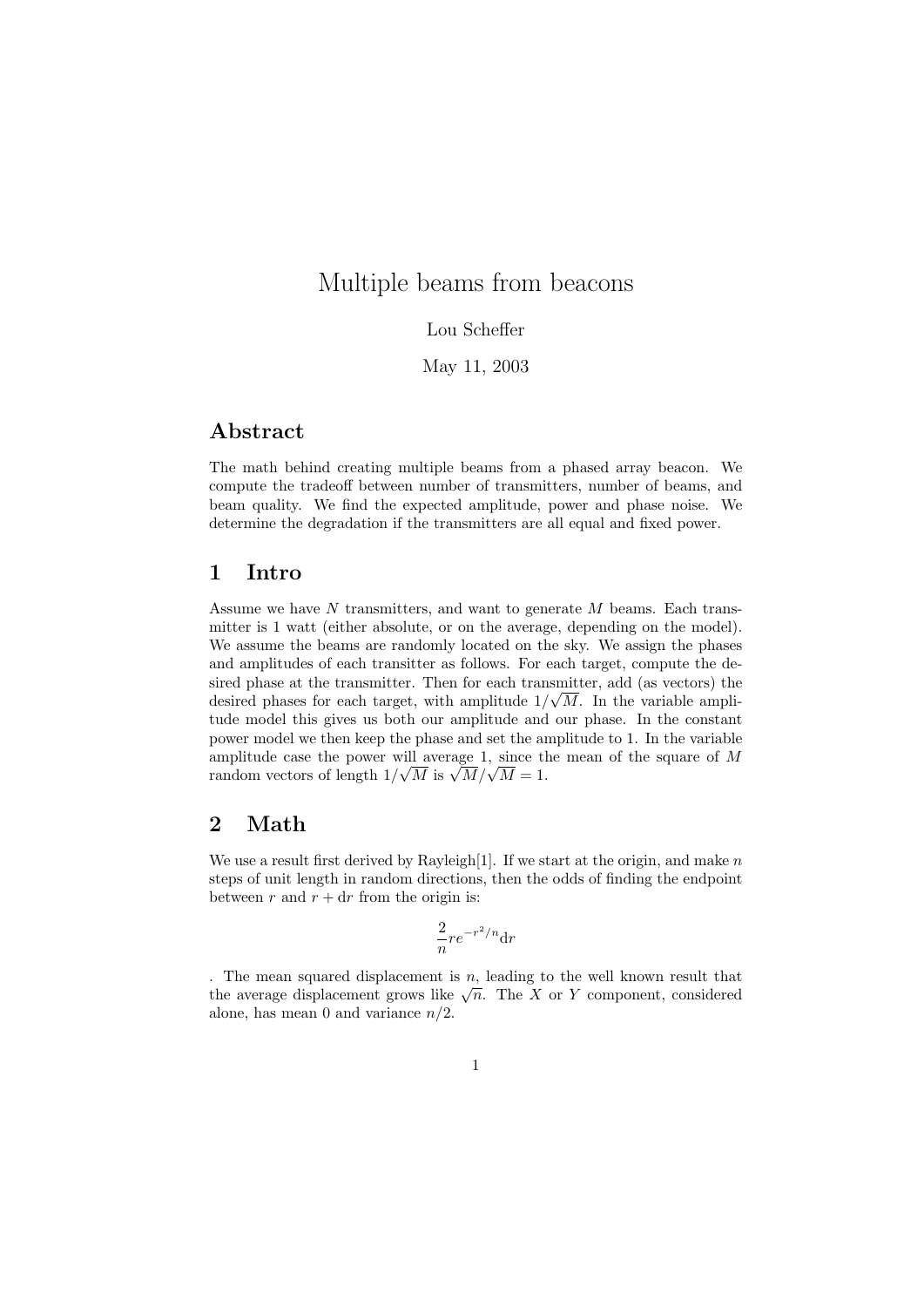## 3 Calculations

We look at the result as seen by one receiver. To do this, we add add transmitter voltages with the phase shift appropriate for the receiver direction. The  $1/\sqrt{M}$ contribution computed from that reciever will add up in phase. The other  $(M-1)N$  contributions will appear as a sum of random vectors, and will have magnitude roughly  $\sqrt{\frac{(M-1)N}{M}}$ . Thus the final voltage in the phase plane as seen by that receiver looks like this:



Although drawn as a circle, since it's statistical the error is really a cloud. All we know is that the voltage vector ends somewhere in that area. Therefore the main characteristics of a beam are as follows:

The expected amplitude is

Amplitude
$$
(M, N) = A_0 \frac{N}{\sqrt{M}}
$$

where  $A_0$  is the amplitude induced by a single transmitter. Equivalently the EIRP per beam is

$$
\text{EIRP}(M, N) = P_0 \frac{N^2}{M}
$$

where  $P_0$  is the EIRP of a single transmitter. To find the expected variance in voltage, we want only the X component of the cloud. This will be  $\frac{1}{M}$  $(M-1)N$  $\frac{-1}{2}$ , and the standard deviation will be the square root of this. The Y component alone will have the same variance. So we have the relative uncertainty in amplitude

$$
\text{RelAmpUncertainty}(M, N) = \sqrt{\frac{M-1}{2N}}
$$

and the uncertainy in phase (in radians) will have the same numerical value. In degrees this is

$$
\text{RelPhaseUncertainty}(M, N) = \sqrt{\frac{M-1}{2N}} \frac{180}{\pi}
$$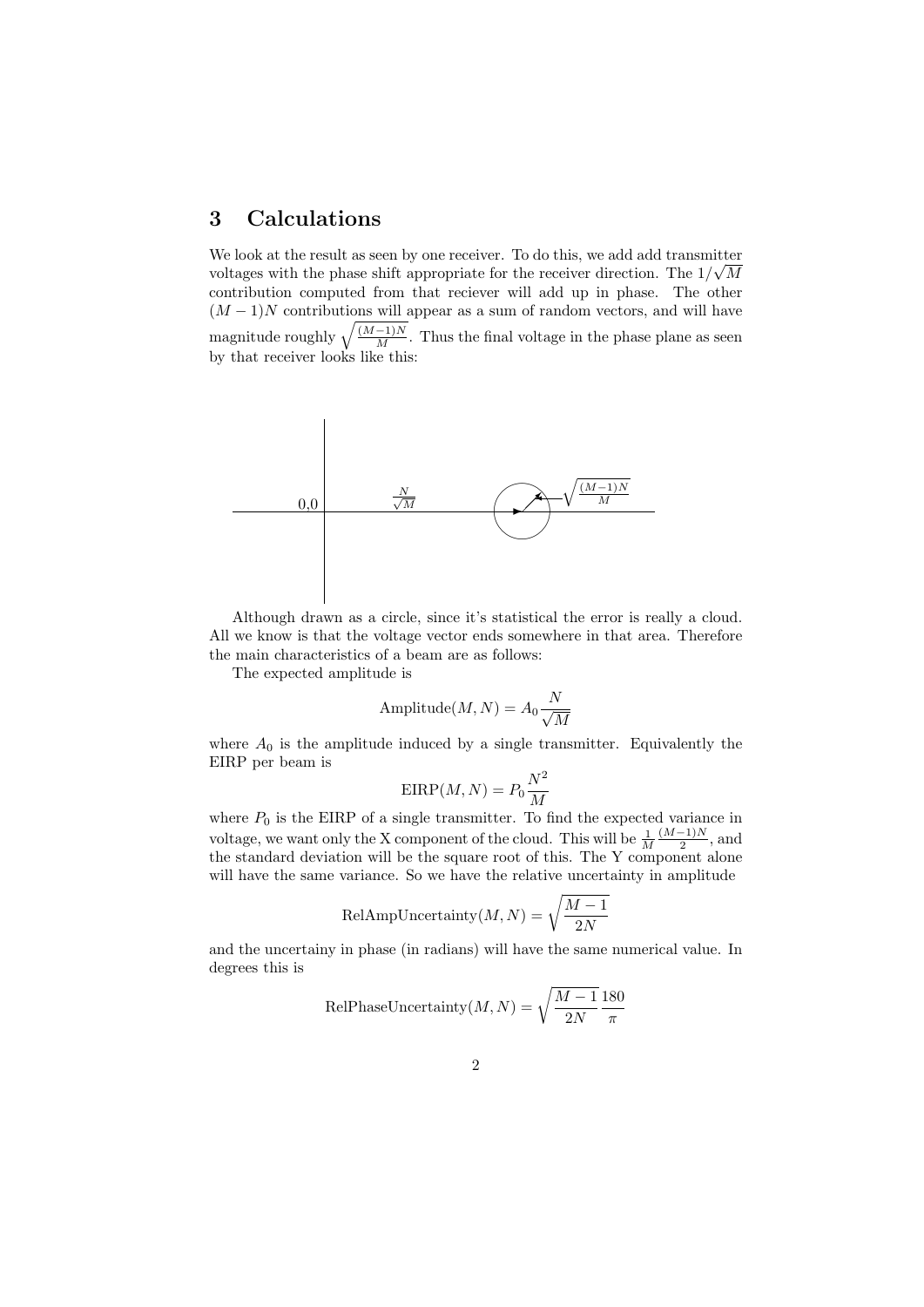### 4 Theory and Experiment

I wrote a simple program to test this model. This program allows the user to try  $N$  transmitters and  $M$  beams. This test case is 2 dimensional, which should make no difference. Each transmitter has an amplitude of 1 in the constant power case, and an average squared amplitude of 1 in the variable power case. We assume all the targets are far enough away so that the angles to the transmitters are the same. The transmitters are randomly located between  $-N/2$  and  $N/2$  meters at an average density of 1 per meter. The beam angles are randomly chosen between  $\pm 45$  degrees of the zenith. The wavelength is randomly chosen to be 0.0567 . The results are:

| М    | N      | Amplitude |        | Ampl. Variation    |       | Phase Variation |      |
|------|--------|-----------|--------|--------------------|-------|-----------------|------|
|      |        | Theory    | Exp    | Theory             | Exp   | Theory          | Exp  |
| 10   | 500    | 158.1     | 154.2  | 15                 | 9.85  | 5.44            | 5.05 |
| 10   | 5000   | 1581      | 1531   | 47.4               | 73.9  | 1.71            | 1.93 |
| 10   | 50000  | 15811     | 15772  | 150                | 177   | 0.54            | 0.47 |
| 10   | 500000 | 158114    | 158231 | 474                | 438   | 0.17            | 0.14 |
| 100  | 5000   | 500       | 496    | 49.75              | 50.04 | 5.70            | 5.58 |
| 100  | 50000  | 5000      | 4979   | 157.3              | 159.6 | 1.80            | 1.82 |
| 100  | 500000 | 50000     | 49928  | $\overline{4}97.5$ | 496.1 | 0.57            | 0.53 |
| 1000 | 50000  | 1581      | 1578   | 158                | 161   | 5.72            | 5.65 |
| 1000 | 500000 | 15811     | 15826  | 500                | 646   | 1.81            | 1.86 |

The agreement of theory and experiment for large  $M$ , values 100 or greater, is excellent. The agreement for small  $M$  is OK but not great. This is due to two causes - the real distribution is not as Rayleigh predicts for  $M$  as small as 10 (his solution is only for large  $M$ ), and the distribution cannot be measured well with only 10 samples.

#### 5 Constant power transmitters

It complicates the design considerably if each transmitter has to be able to control its amplitude as well as its phase. How much do we give up with constant amplitude? First, we need to find the expected amplitude at each transmitter. We start with the known vector and treat the remaining  $M - 1$  vectors as a random walk. We get a diagram that looks like figure 1, except that the displacement from the origin is  $1/\sqrt{M}$  and the circular error region now has radius  $\sqrt{\frac{M-1}{M}}$ , and is now much larger than the distance to the origin. This can be thought of as the random walk of radius nearly 1 (actually  $\sqrt{\frac{M-1}{M}}$  with the origin shifted slightly by  $1/\sqrt{M}$ ). Note that this distribution, and the distribution after clipping, depends only on the value of  $M$ ; the variation with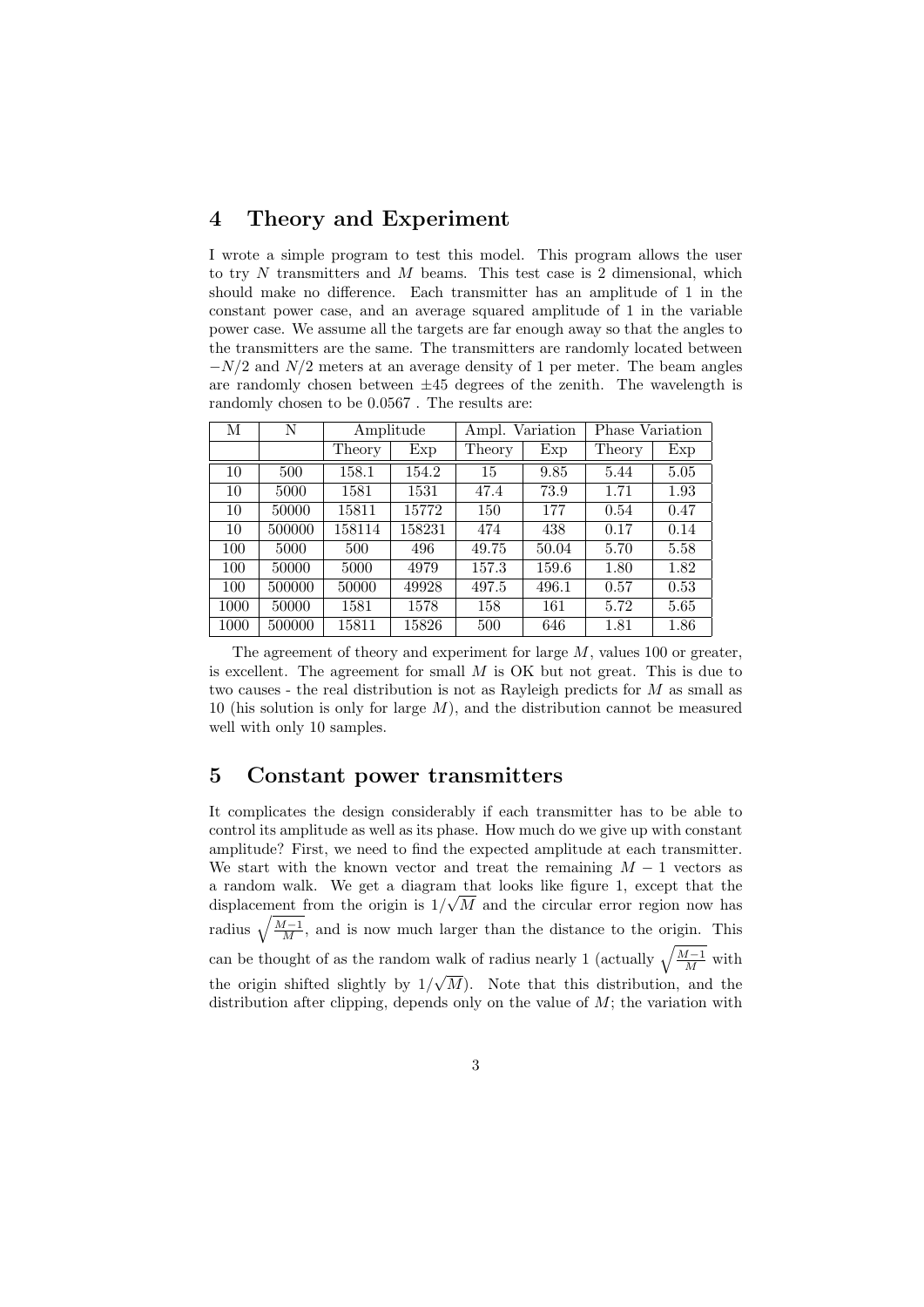$N$  is taken care of by summing  $N$  of these distributions.

When we keep the phase, but make the power constant, it's the same as mapping every point in the phase plane along a radial onto the single point where that radial intersects the unit circle. We can treat this as follows.

The random part of the distribution consists of M-1 steps of size  $1/\sqrt{M}$ . From Rayleigh, the odds of finding this in the ring between distance  $r$  and  $r + dr$  is

$$
\frac{2M}{M-1}e^{-r^2}\frac{M}{M-1}r\mathrm{d}r
$$

To get the area density, we divide by the area of the ring to get

Density
$$
(r) = \frac{1}{\pi} \frac{M}{M-1} e^{-r^2} \frac{M}{M-1}
$$

We want the expected relative value of the X component of the resulting vector. This is computed by the following equation.

$$
\frac{\int_0^{2\pi} \cos(\theta) \lim_{M \to \infty} \left[ \frac{1}{\pi} \frac{M}{M-1} \int_0^{\infty} e^{-(r(q,\theta))^2 \frac{M}{M-1}} q \,dq \right] d\theta}{1/\sqrt{M}}
$$

Where  $r(q, \theta)$  is the distance from the center of the distribution

$$
r(q, \theta) = \sqrt{(q \cos \theta - 1/\sqrt{M})^2 + (q \sin \theta)^2}
$$

The part of the formula in square brackets is the probability that the phase is  $\theta$ . This turns out to be a complicated expression which can be simplified if we only consider large  $M$ , which explains the limit. The outer integral simply averages over all angles, taking the contribution to the X component times the √ probability that angle is found. Finally, we take the ratio to  $1/\sqrt{M}$  since that's the expected value in the variable power case.

We start by expanding the expression for r and using  $\sin^2 \theta + \cos^2 \theta = 1$  to get

$$
r^2(q,\theta)=q^2-\frac{2}{\sqrt{M}}q\cos\theta+\frac{1}{M}
$$

and so the inner probability becomes

$$
\frac{1}{\pi} \frac{M}{M-1} \int_0^\infty e^{-(q^2 - \frac{2}{\sqrt{M}} q \cos \theta + \frac{1}{M})} \frac{M}{M-1} q \, dq
$$

Since we are only interested in  $M$  large, we can drop the terms of  $1/M$  which are the square of the terms with  $1/\sqrt{M}$ . To this order,  $M/(M-1) = 1$ , so we can drop these terms as well, to get

$$
\frac{1}{\pi}\int_0^\infty e^{-(q^2-\frac{2}{\sqrt{M}}q\cos\theta)}q\,\mathrm{d} q
$$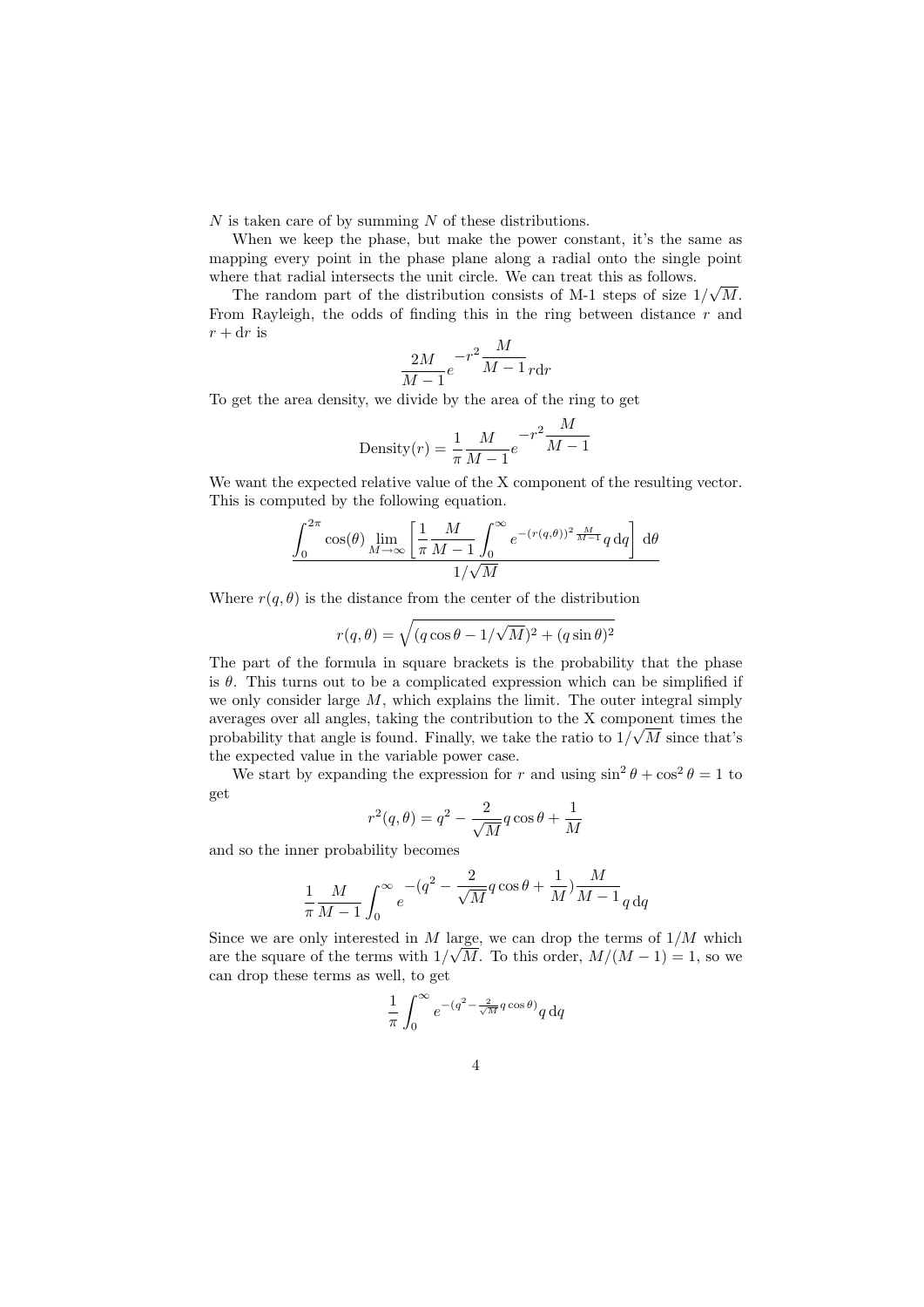which can be re-written as

$$
\frac{1}{\pi} \int_0^\infty e^{-(q^2)} e^{\frac{2}{\sqrt{M}} q \cos \theta} q \,\mathrm{d} q
$$

We expand the second exponential into a power series and keep only the first term to get:

$$
\frac{1}{\pi} \int_0^\infty e^{-(q^2)} (1 + \frac{2}{\sqrt{M}} q \cos \theta) q \,\mathrm{d}q
$$

The alert reader (if any) might well ask if this is legitimate, since the missing terms are multiplied by  $q$ , which ranges to infinity. However, here we are saved by the  $e^{-q^2}$  term, which tends to 0 even more rapidly, so for a sufficiently large  $\overline{M}$  this will be OK. This gives us

$$
\frac{1}{\pi} \int_0^\infty q e^{-q^2} dq + \frac{1}{\pi} \frac{2 \cos \theta}{\sqrt{M}} \int_0^\infty q^2 e^{-q^2} dq
$$

The first term will not contribute to the outer integral, since it has no dependence on  $\theta$  and hence integrates to 0 over one whole cycle. This leaves

$$
\frac{1}{\pi} \frac{2 \cos \theta}{\sqrt{M}} \int_0^\infty q^2 e^{-q^2} dq
$$

This is a well known definite integral, value  $\sqrt{(\pi)/4}$ , leading to

$$
\frac{1}{\sqrt{M}} \frac{\cos \theta}{2 \sqrt{\pi}}
$$

This is the non-uniform part of the probability that the phase is  $\theta$ . Now we integrate over all phases. If the phase is  $\theta$ , the contribution to the phase sum is  $\cos \theta$ , so we multiply the contribution times the probability of that contribution to get

$$
\frac{1}{\sqrt{M}} \frac{1}{2\sqrt{\pi}} \int_0^{2\pi} \cos^2 \theta \, d\theta
$$

but  $\cos^2 \theta = 1/2 + 1/2 \sin(2\theta)$  has an average value of  $1/2$ , so the last integral has a value of  $\pi$ , leading to an expected output voltage of

$$
\frac{1}{\sqrt{M}}\frac{\sqrt{\pi}}{2}
$$

We compare this to the expected value with no clipping, 1/  $M$ , to get the final relative amplitude of

$$
\frac{\sqrt{\pi}}{2}
$$

To check the previous calculation, we can also evaluate the clipping process numerically, and compared this to the analytical result with no clipping. We do this for various values of  $M$ :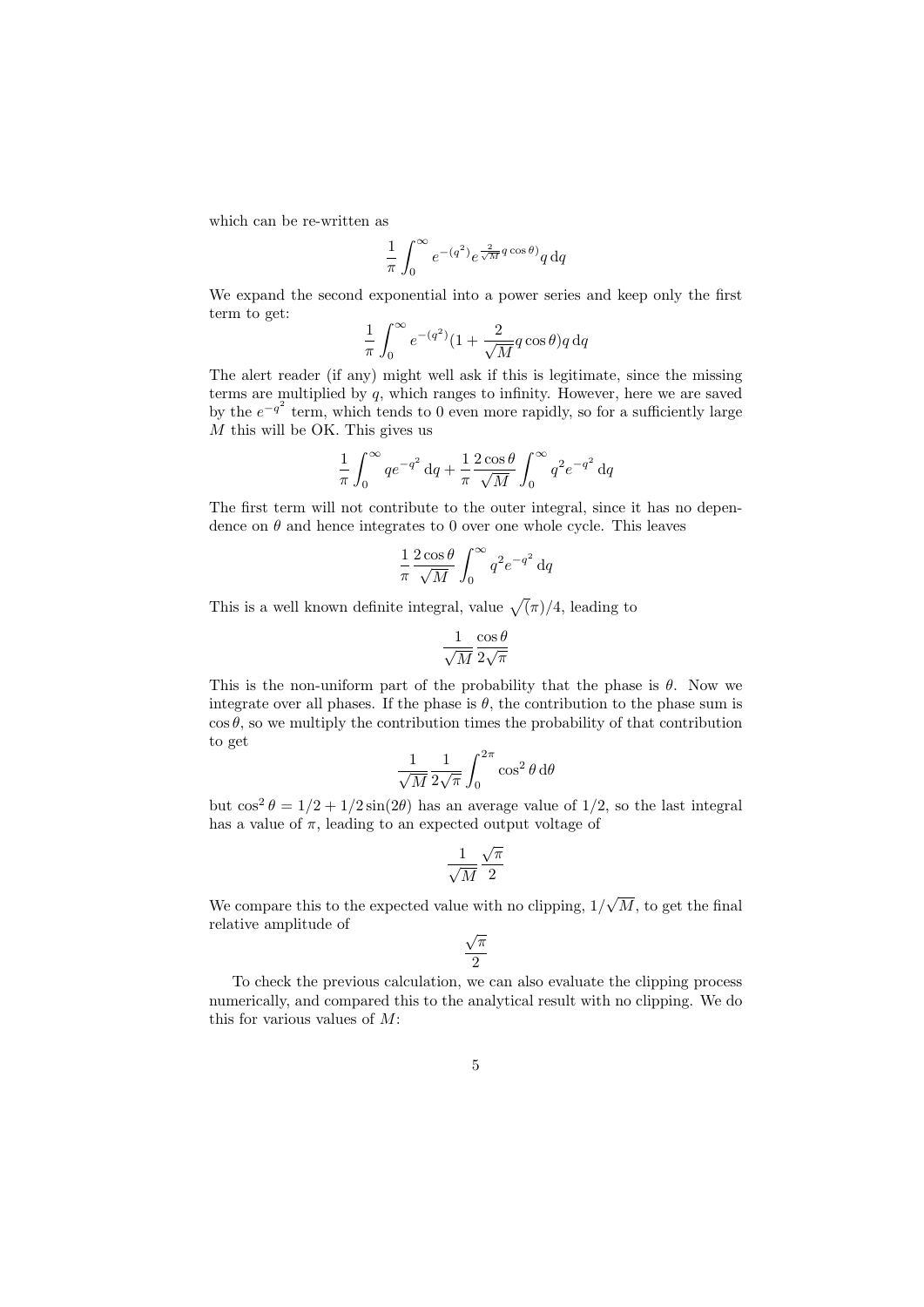| М       | multiplier           |
|---------|----------------------|
| 4       | $\overline{0.94603}$ |
| 8       | 0.915935             |
| 16      | 0.901281             |
| 32      | 0.894021             |
| 64      | 0.890361             |
| 128     | 0.888486             |
| 256     | 0.887506             |
| 65536   | 0.886277             |
| 1048576 | 0.886242             |

It certainly appears reasonable that this value is converging to  $\sqrt{\pi}/2$  $0.88622692545275801364$  for large enough  $M$ , and the rate of convergence is right  $(1/\sqrt{M})$  is about 1000 for the largest cases, and the result differs from right  $(1/\sqrt{M})$  is about 1000 for the largest cases, and the result differs from<br>the analytical limit by roughly 1 part in 1000). So we'll assume  $\sqrt{\pi}/2$  as the expected value, and then the EIRP is about  $\pi/4$ , or about 0.7853 of the variable amplitude case. This is a loss of about 1.049 db.

The expected amplitude is then

Amplitude
$$
(M, N) = \frac{\sqrt{\pi}}{2} A_0 \frac{N}{\sqrt{M}}
$$

where  $A_0$  is the amplitude induced by a single transmitter. Equivalently the EIRP per beam is

$$
EIRP(M, N) = \frac{\pi}{4} P_0 \frac{N^2}{M}
$$

where  $P_0$  is the EIRP of a single transmitter. To find the expected variance in voltage, we now have the sum of the X component of  $N$  unit vectors oriented at random. This variance will be 0.5N, and the standard deviation will be the square root of this. The Y component alone will have the same variance. So we have the relative uncertainty in amplitude

$$
\text{RelAmpUncertainty}(M, N) = \frac{2}{\sqrt{\pi}} \sqrt{\frac{M}{2N}}
$$

and the uncertainy in phase (in radians) will have the same numerical value. In degrees this is

$$
\text{RelPhaseUncertainty}(M, N) = \frac{2}{\sqrt{\pi}} \sqrt{\frac{M}{2N}} \frac{180}{\pi}
$$

This simple model gives the following results.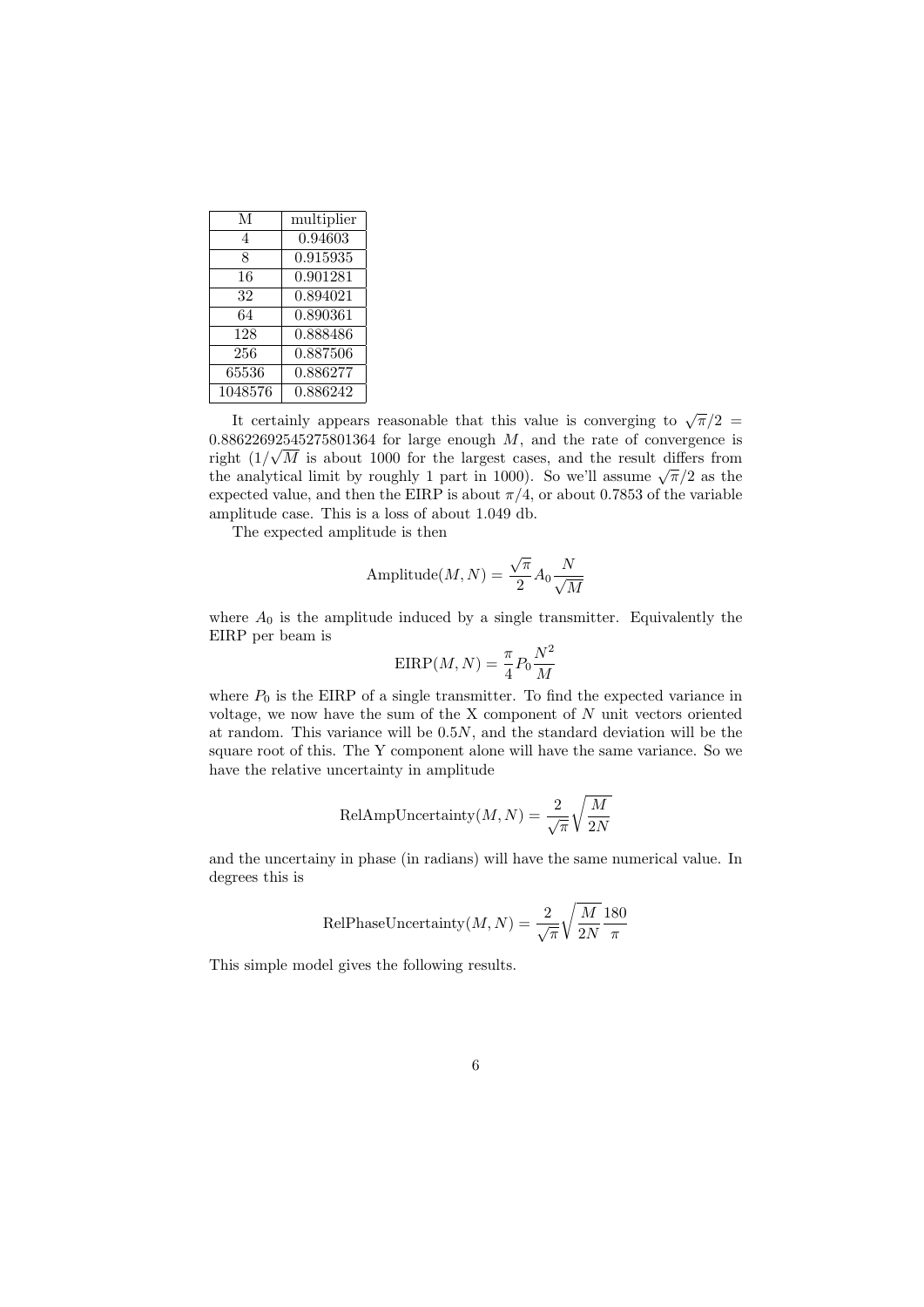| М    | Ν      | Amplitude |        | Ampl. Variation |      | Phase Variation |      |
|------|--------|-----------|--------|-----------------|------|-----------------|------|
|      |        | Theory    | Exp    | Theory          | Exp  | Theory          | Exp  |
| 10   | 500    | 140.1     | 137.4  | 15.8            | 12   | 6.46            | 8.16 |
| 10   | 5000   | 1401      | 1388   | 50              | 53   | 2.04            | 2.09 |
| 10   | 50000  | 14013     | 14086  | 158             | 208  | 0.65            | 0.47 |
| 10   | 500000 | 140125    | 141057 | 500             | 458  | 0.20            | 0.16 |
| 100  | 5000   | 443       | 441    | 50              | 51.6 | 6.47            | 6.15 |
| 100  | 50000  | 4431      | 4427   | 158             | 157  | 2.04            | 2.15 |
| 100  | 500000 | 44311     | 44310  | 500             | 533  | 0.65            | 0.73 |
| 1000 | 50000  | 1401      | 1401   | 158             | 163  | 6.47            | 6.49 |
| 1000 | 500000 | 14013     | 14016  | 500             | 611  | 2.04            | 2.03 |

Once again the agreement is excellent for large  $M$  and OK for small  $M$ .

# 6 Phase quantization

What if the phase is quantized? If there are  $P$  possible phases, then the nearest available phase will be uniformly distributed across  $\pm 2\pi/P$ . Thus the average contribution in the desired direction is

$$
\frac{\int_{-\pi/P}^{\pi/P} \cos \theta \, \mathrm{d}\theta}{2\pi/P}
$$

This reduces to

$$
\frac{P}{\pi}\sin(\frac{\pi}{P})
$$

The following table shows the degradation, as a multiplier from the best case of arbitrary phase availability.

| Number of phases, P | amplitude | power    | db          |
|---------------------|-----------|----------|-------------|
| $\mathfrak{D}$      | 0.636620  | 0.405285 | $-3.922398$ |
| 3                   | 0.826993  | 0.683918 | $-1.649960$ |
| 4                   | 0.900316  | 0.810569 | $-0.912098$ |
| 6                   | 0.954930  | 0.911891 | $-0.400572$ |
| 8                   | 0.974495  | 0.949641 | $-0.224405$ |
| 12                  | 0.988616  | 0.977361 | $-0.099448$ |
| 16                  | 0.993587  | 0.987215 | $-0.055883$ |
| 32                  | 0.998394  | 0.996791 | $-0.013957$ |
| 64                  | 0.999598  | 0.999197 | $-0.003488$ |

# 7 Evenly spaced transmitters

What if the transmitters are evenly spaced? Then the signals will presumably be more correlated, since for each direction you are really picking just two random